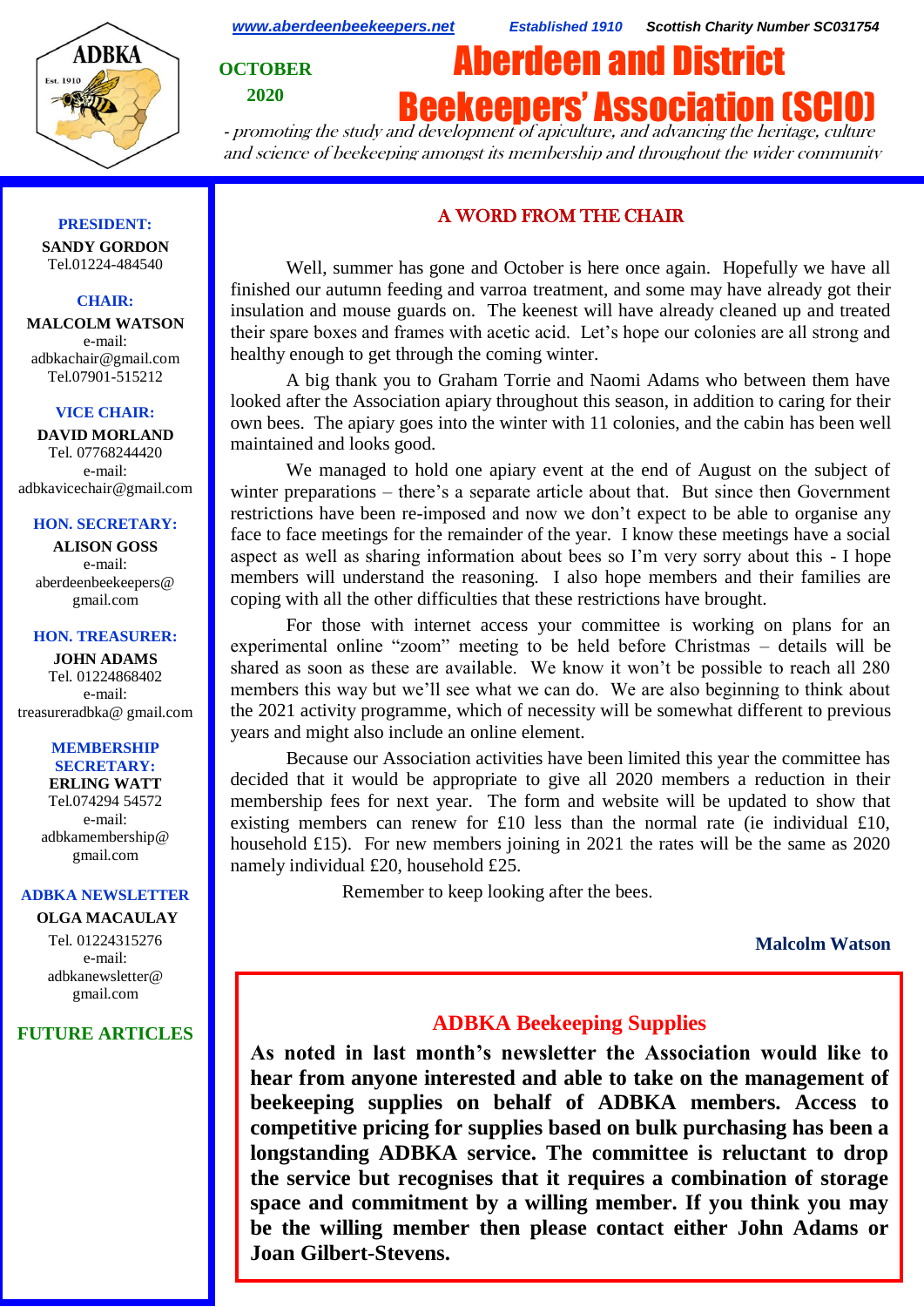#### **OUR BEEKEEPING YEARS - 2020, PART 1**

*Thank you to everyone who provided stories of their beekeeping year. We received enough contributions for three articles, so here goes with the first…*

# **CRATHES, TWO HIVES, FIRST YEAR**

Our plan this year was to fulfil a long-term goal to start beekeeping. We joined the ADBKA and started the introductory course. Sadly, after three excellent lectures COVID shut the course down. Not to be put off we got some advice and decided we would try and get two colonies in the summer. We both read the 'Haynes Bee Manual' cover to cover, watched lots of YouTube videos and built two flat packed Thornes hives during lockdown (with the annoying Thornes instruction video tune still stuck in our heads). We found our first colony (a nuc) in June and left it a bit late to get our second colony (a full colony) in early August. Sadly, our first colony eventually had a drone laying queen, but through ADBKA contacts we were generously donated a late season nuc with a new queen. We combined that with what was left of our first colony. We have learned very quickly that beekeeping is a fantastic, absorbing but complex undertaking (hobby seems the wrong word). Joining the ADBKA and the generosity in both time, advice and bees of the people we have met through it, has allowed us to get around the challenges of the COVID restrictions. Apparently getting started was the easy bit! Our challenges now start in the spring.

# **OLDMELDRUM, SIX HIVES, FOUR YEARS' EXPERIENCE**

I live and work on a farm near Oldmeldrum. My first colony of bees arrived on 01 March 2017 and this autumn marks the beginning of my fifth season. I have had as many as 12 hives but this year I go into winter with six full sized colonies and one nuc. Four would be my ideal to over winter but with six strong colonies, all with 2020 queens, I did not wish to unite any further. Varroa treatment was completed for the year with three oxalic acid vaporiser applications after which I removed feeders and put fondant in place. My goal this year was swarm prevention in order to maximise my honey harvest and I achieved this successfully with a combination of Snelgrove 2 splits (as detailed in Wally Shaw's excellent guide) and the Demaree method. I had two good honey harvests, in June after the OSR and then towards the end of August. As usual the bees taught me much, especially that they don't read the same books as I do... In the eternal struggle that is "cherchez la femme" I witnessed firsthand how easily a queen can hide from our view, watching a newly established queen sink her head into a cell and remain there for several minutes, completely disguising her appearance and rendering her 'invisible' - very tricky I thought!

# **INVERURIE, THREE HIVES, TEN YEARS' EXPERIENCE**

I still believe I am the bees biggest threat! I read a lot and try very hard to be one step ahead of them but they always seem to have the upper hand!

This year, unlike others, I have been at home during the working week. As my apiary is at the bottom of my garden this proved to be an absolute godsend during the early weeks of spring when I could take a few minutes away from my desk and just watch the bees. I doubt this made any difference to the bees, but it was hugely beneficial to me.

Swarm management was not perfect this year (it never has been), but arriving at an online meeting at the last minute because I had been capturing a swarm was probably one of the more unusual excuses for tardiness. I had more time to be aware of queen cells being developed, so I still haven't mastered the art of swarm prevention, but I was able to be prepared for a swarm being issued. I became aware of scout bees taking an interest in a particular area of the garden and I was never disappointed when the swarm went straight to the chosen spot.

I was able to help two beekeepers by providing each with a healthy colony (both were captured swarms from my apiary) which they successfully merged with their queenless colonies.

Being at home during the week allowed me to weather watch and exploit warm spells to inspect the bees as opposed to arriving home from work to a cool evening or a wet weekend.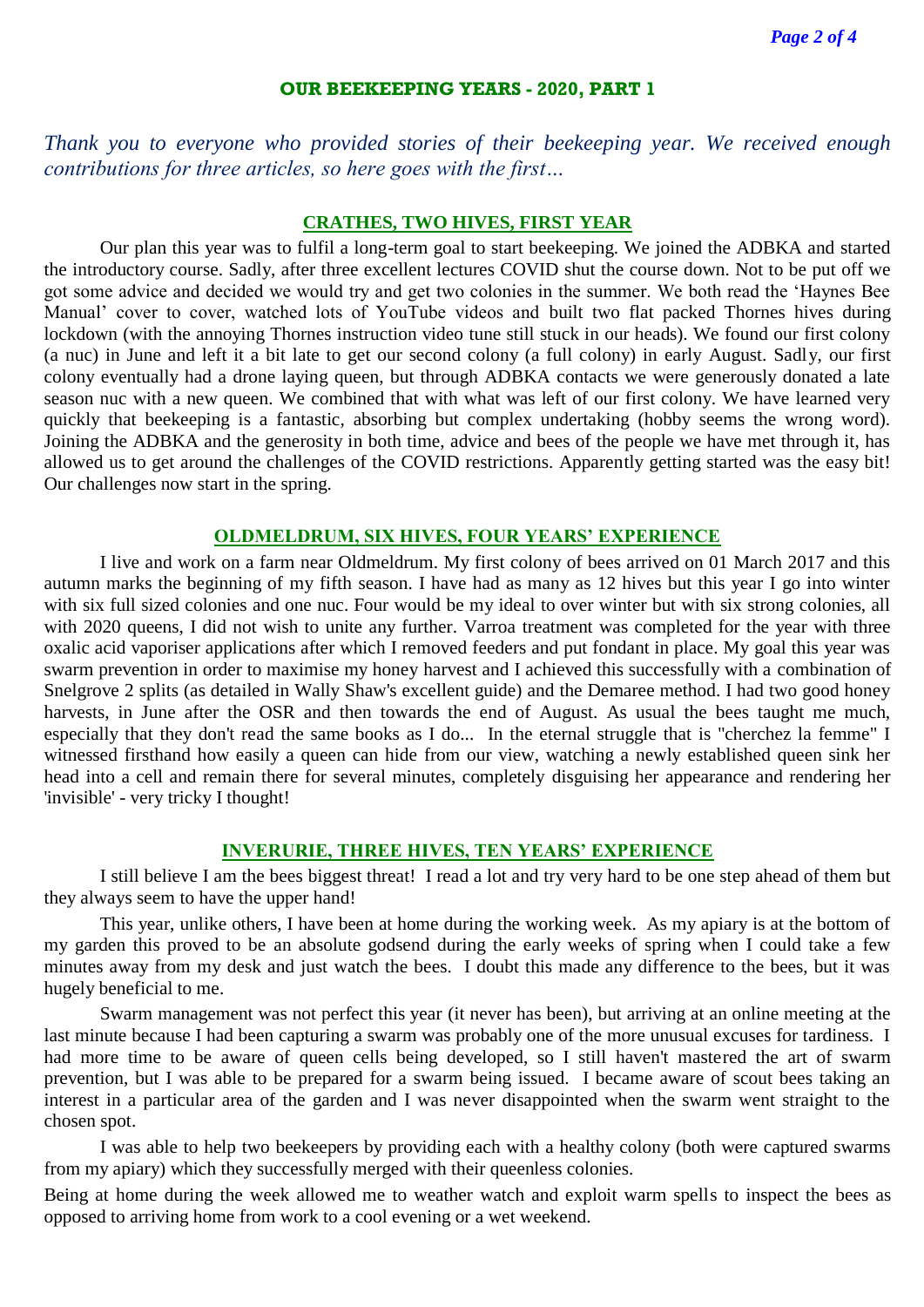Having to exercise close to home meant I became more aware of the location of the various crops growing in the fields nearby. The nearest OSR was just under a mile away and sure enough my bees were bringing in bright yellow pollen.

During the early days of lockdown I had a mega clean-up of bee kit, disposing of a lot of old frames and foundation. I had not expected lockdown to last for as long as it did and when I required frames and wax I sourced them locally. I was disappointed in the quality of both the foundation and the wood of the frames. That is karma for not wanting to pay the excessive postage for delivery to 'the Highlands'. On a positive note my bee shed is very tidy, I can see where everything is and I have an up to date inventory of kit.

The ADBKA newsletters and the Facebook group were a good source of interest. I have found the comments in response to Facebook posts have been relevant. I enjoyed an online 'any questions' style forum arranged by Yorkshire Beekeepers, an unexpected bonus of the lockdown!

I go into winter with three healthy colonies, one of which remains in a double brood box. Each colony is relatively docile. One produces an incredible amount of propolise - I have no idea why!

In summary I have probably developed a greater understanding of beekeeping, though just as I think I am mastering the art I realise that I know very little at all!

# **LOCAL BEE GROUP UPDATES**

## **Kemnay Community Bee Group**

Kemnay Community Bee Group was established in 2014 and I have been chairperson since August 2016. We are a small, merry band, meeting twice a month at our apiary site on the outskirts of the town, close to the Dalmadilly Ponds. We were poised to embark on more apiary demonstrations this year and also run a beginners workshop. Another member and I had hoped to gain some qualifications, sitting a module exam and undertaking the Practical Beekeeping course. Unfortunately, Covid-19 scuppered meetings and all those plans but we are looking forward to being able to meet once more and we have kept in touch with our members by email and via our Facebook page. The bees meantime have continued to be busy and have provided a great source of joy in these difficult times.

# *Sonya MacPherson*

## **Tarland Bee Group**

Tarland Bee Group was established in 2013 with a small grant from Tarland Development Group and established a teaching apiary in 2014 with the kind permission of The MacRobert Trust estate who provided a site. The group is currently establishing a second Apiary to meet local demand, the original apiary being used for lease hives to members. We run a series of winter talks, a summer of practical teaching and a beginner's course, all on hold in 2020 due to Covid. Covid has changed things this year and technology has helped us to communicate with ZOOM, WhatsApp, e-mail and texts. Mentors have provided much advice by these means and when the need arises 'trouble shooting' practical help for new beekeepers has been on hand by the mentors. We look forward to returning to a more 'normal' teaching year in 2021! We have an active facebook page where you can keep up with all our antics. Happy beekeeping!

*Yvonne Davidson*